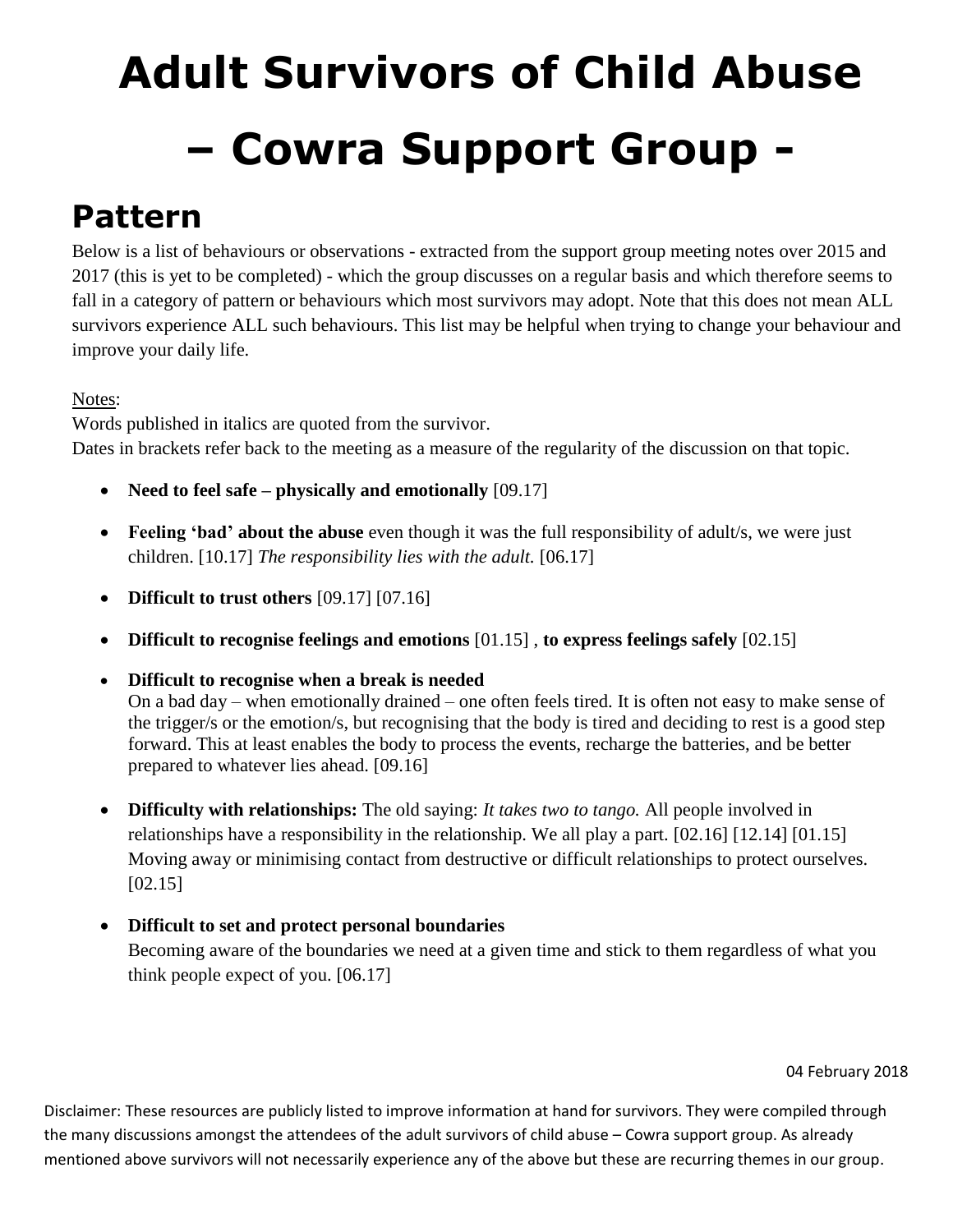**Being your own self-enemy**

Giving people clues about your own weaknesses provides them with the buttons to press to trigger you such as '*I am dyslexic...ADHD...survivor of child abuse...'* Be aware and refrain. [02.16]

- **Difficult to self-respect:** Whatever decision you make, ensure it remains in line with your own values; keep self-respect. You have to live with these decisions. [02.16]
- Seeking approval: Some of us realising that we seek approval in most of our daily tasks. It might be a lack of confidence, a fear of being criticised. Whatever the reason becoming aware helps us change our behaviour. Next time it happens we can pause and feel what is happening within us. [03.16]

## **Difficult to respect boundaries of others:**

Survivors often have a tendency of wanting to right every wrong. Unfortunately this comes at a price – one of which is disrespecting the boundaries of others, disbelieving that they too have a capacity to decide for self and find their own solution to their own problem – which they will then own. Let others live their life offering support by sharing, not by 'fixing'. [06.17]

- **Overprotective:** Trust is a very important aspect of all relationships. We need to trust others so we can be safe and in turn, we need to be trustworthy for them too. Respecting them to make the appropriate decisions for themselves is one such aspect: it is not for us to decide how much we may hurt someone. It is disrespectful as it implies they cannot take responsibility for their own actions or feelings. Being mindful of others is appropriate, but being overprotective and not allowing them to own their actions or feelings is not appropriate.[02.17]
- **Difficult to say 'NO':** *As a survivor of sexual abuse, I was a pleaser. It is hard to say No'* [10.17]
- **Difficult to live in the present** [12.15]
- **Difficult to slow the mind down and to find ways to relax** [12.15]
- **Difficult to take charge of own health** [02.16]

A General Practitioner is as much as specialist in the field of general medicine as a plumber or an electrician is in their field. Yet we usually take time to discuss the issue and work out solutions with our tradesmen so we negotiate the best solution for our dwelling but we do not take the time to discuss and negotiate with our GP the best solution for our own body. Next time try and engage with your GP as you would with any other service provider whom you pay for a service.

 **Difficult to take care of self**: B(e) G(entle) O(n) Y(ourself) (BGOY) and develop a plan – in however small steps is appropriate for you – with a set of guidelines to improve your life eg develop a list of triggers to avoid; write in a daily diary and identify three good things for the day every day however small they may be; have one thing to achieve every day; start taking charge of your health and make a step towards moving your body. This will also help building a healthier mind. [03.15]

#### 04 February 2018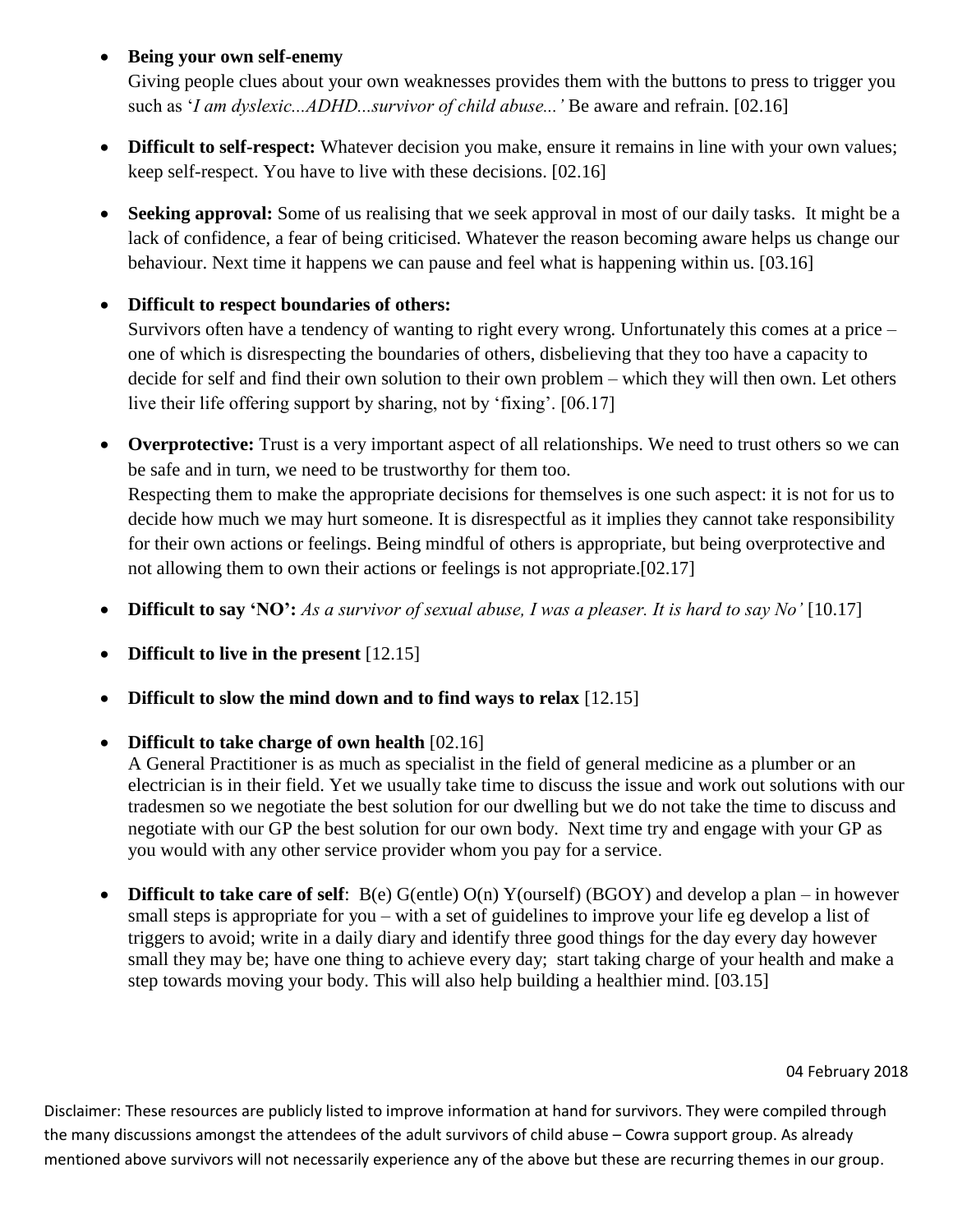## • A drive to help others and forget about self. [10.17]

**Our urge to save the world**: Saving the world may be a distraction. Regardless of the reason, spend time committed to your own life. Consider the detox steps of the book *Who switched off my brain?* Spend time finding out who you are, what you like. And be gentle and patient with yourself as lifelasting changes only occur at a very slow pace. [06.16]

- **Self-doubt, Feeling of being useless** even though *I had all these proofs in front of me that I was useful*  [10.17]
- **Need to justify all the time:** *I should not feel bad about what I need.* [10.17]
- **Fear:** We discussed the many fears which hold most people back and seem to affect us survivors even more so such as fear of conflict. Fear of conflict affects us greatly when we have to stand for ourselves in front of some authority figure – from parents to medical professionals to legal professionals. Fear of starting a new life as we recover from child abuse. [02.17]

# **Tendency to self-sabotage**

Examples: moving away from relationships when people seem too nice, providing people with labels (eg. *I am dyslexic*) as ammunitions *others can use to hurt me more easily* [12.16], or sabotaging by overeating, or eating what we know does not agree with us. [07.17]

It is easy to self-destruct by staying in *that* dark place. It is easy to self-destruct by choosing to stay in *that* dark place. [10.16] [01.15] (Refer to the hint: Looking for drama when there is none)

 **Extreme reactions:** When deeply hurt, our first reaction might be extreme and one of the past eg. 'I hate you'. When such self-talk occurs, listen, and acknowledge your hurt. Put it in the perspective of the present as it is probably not that extreme but feel the hurt which is real and gently address it. If safe, you may need to let the other person know you did get hurt. No one can read your mind and feel your pain. [07.17]

Our behaviour is often based on extremes – black and white, ups and downs, highs and lows, people: great friends one day, enemies the next. Becoming aware of our extreme reactions may help *de-wiring* how we react in order to get moderation in friendship. *De-wiring* is difficult especially if living in a *toxic* environment where sarcasm abounds as it is hard to differentiate between irony and genuine comments. [06.16]

• **Speechless:** We are often in situations where we would have liked to respond or react but remained speechless or frozen - such as attending an art workshop in an old convent or old jail bringing back childhood memories of child abuse or what felt like a life of imprisonment. [Vt] calls it 'too much stimulation'. The situation can be such that we feel overwhelmed by our emotions and we don't have time to process them all and cannot come up with a reaction at the time of the situation. Depending on the circumstances – especially if few people are involved - we may be able to 'ask for a

#### 04 February 2018